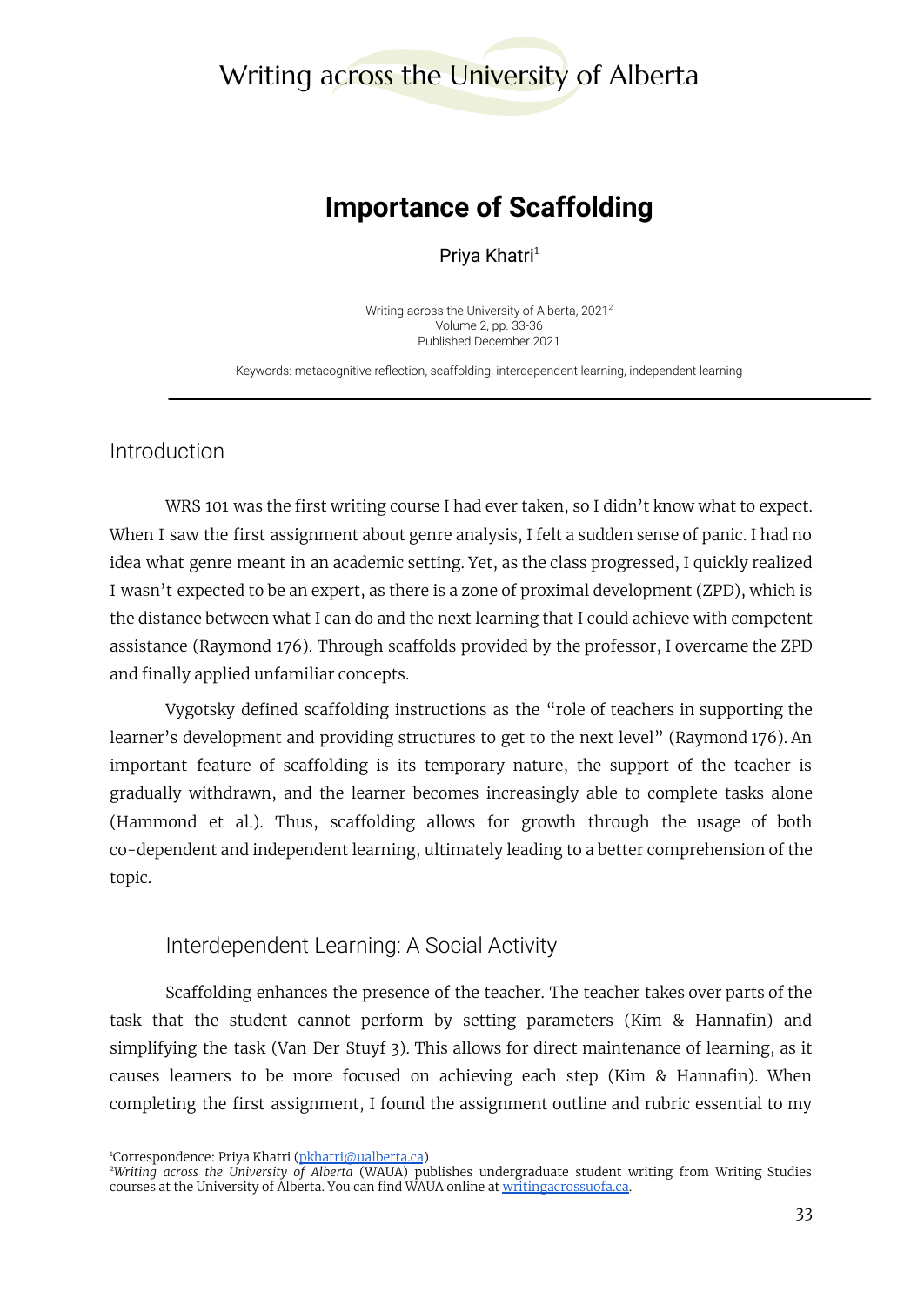learning process. Having each task outlined helped reduce my anxiety, as I was able to see that I was gradually going to reach the goal. Therefore, I only had to concentrate on the task I was currently completing, not on the product. As I was doing each task, I was also able to clarify my understanding of topics I was unsure of, like properly making citations. The rubric also acted as a learning tool, as I felt like it helped me understand the expectations more clearly. I would always reference the rubric when writing as I could figure out what needed to be improved in my writing to complete the step.

The teacher provides models, prompts, hints, partial solutions, and direct instruction (Hartman). The professor provided many sample papers with annotated notes, which provided direct instructions and hints about the requirements for the assignment. Since I was doing rhetorical analysis, I was grateful that the professor had provided us with four different sample papers. Before writing, I read through all the samples and compared the similarities and differences among them. The similarities provided clues on what I needed to incorporate in my writing. After completing my assignment, I would compare it to the samples, which helped me improve my writing. Not only were outlines and PowerPoints provided but also other multimodal resources like videos and websites. These provided additional support with cognitive structuring (Kim & Hannafin), which provides meaning and organization to experiences and guides the processing and retrieval of new information ("Cognitive Structure"). When I learned a new concept, it was hard for me to understand how to implement them, especially the concept of argument organization. The professor had put extra videos, and I quickly found them on eClass. The video provided was beneficial, as it gave actual examples and a step-by-step method to identify a strong argument versus a weak one. After having a better grasp of the concept, I was able to create a detailed schema quickly. This further shows the importance of resources and the presence of the teacher.

It's evident that scaffolding is an interdependent activity; therefore, group learning is another essential aspect. Collaborative learning allows students to work together to solve problems or complete tasks (Laal and Ghodsi 487). These discussions can result in higher productivity and critical thinking. Group discussions allowed me to build on the topics taught and were key aspects of this course. Each group-writing assignment provided me with an opportunity to learn from my peers and clarify my understanding. This was remarkably helpful when we were "marking" a sample paper. While "marking," I would always put everything as "satisfactory," but my group member pointed out crucial details about paragraphs that would make it "good." Though I was a bit adamant about my position, she convinced me after a conversation and taught me the difference between the grades. This discussion helped me create strategies to become a better peer-reviewer and self-reviewer.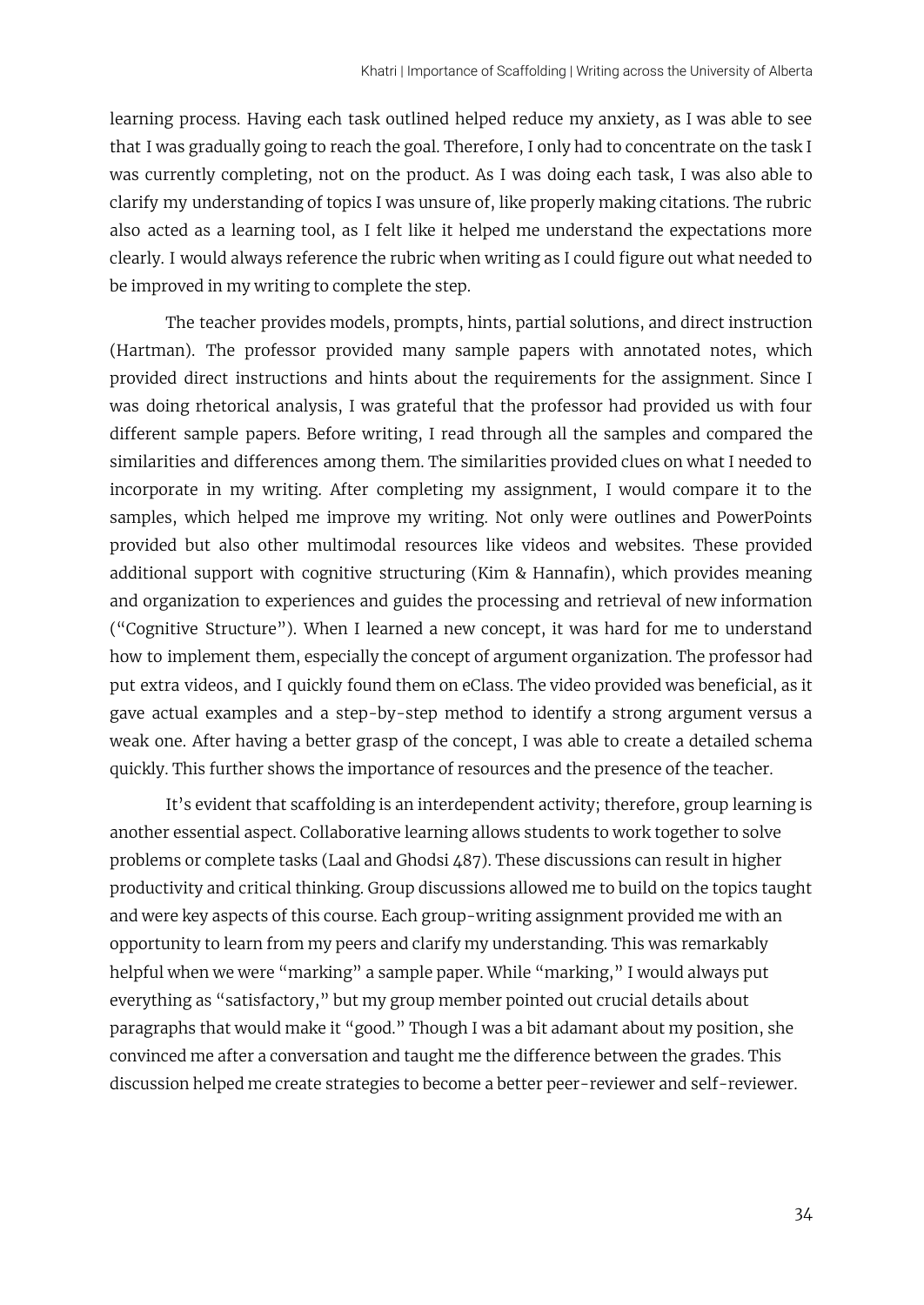## Independent Learning

As the ability of the learner increases, the scaffolding is progressively withdrawn (Chang, Sung, & Chen 7). Therefore, independent learning is facilitated through scaffolding. Metacognitive coaching is an important result of scaffolding as it allows learners to identify and modify their learning to create problem-solving techniques (Kim & Hannafin). Scaffolding breaks down tasks into achievable steps, making identifying problems easier. For example, when writing my module 1 assignment, I was worried about implanting the techniques used to identify rhetorical strategies. At first, I tried finding the logos, pathos, and ethos for one sample simultaneously, but it ended up being confusing. I decided to come back after completing everything else. When I went back, I realized that I had to compare the methods used in each sample. I decided to identify one technique (logos, ethos, or pathos) in the samples at a time, compare them, and then move on to the next technique.

Scaffolding each step reduces uncertainty, surprise, and disappointment so learning can be maximized (McKenzie). This is exactly how I felt throughout the writing process, as I knew what to expect at each step. I wasn't surprised to see the assignment's requirements since we had worked on mini assignments with the concepts in class. These low-risk assignments allowed me to practice new skills without being shocked during the essay. It felt gratifying as I finished each step, as I knew I was one step closer to completing the assignment. Efficiency is delivered as the work is structured and focused, and glitches are reduced or eliminated. The time the task requires is decreased as momentum is created. Students spend less time searching and more time learning and applying concepts, which results in quicker learning (McKenzie). Since I already knew about each topic like pathos, I spent more time implementing rather than explaining learned concepts, as I could assume that everyone in the class knew them, which helped reduce frustration. Though we only had about two weeks to complete the assignment, after we learned about each concept, I could still complete a decent draft in time as I had the drive to finish the task.

Overall, scaffolding motivates independent interest related to the task (Van Der Stuyf 11). By providing structure, the scaffolded lesson provides pathways for the learners. The student can decide which path to choose or what to explore along the path, but they cannot wander off the path, which is the designated task (McKenzie). Due to the scaffolds provided, I had a clear pathway that led to the completion of the assignment. Though I didn't have much choice about what I wanted to complete, as it was either rhetorical or linguistic analysis, it was okay since this was my first writing course. I was nervous about the writing, but I could still explore many new concepts that I had never heard of before, like genre analysis. I also couldn't "wander off the path" as each section was essential for the assignment, but I was exposed to so many new concepts that it didn't matter if I could